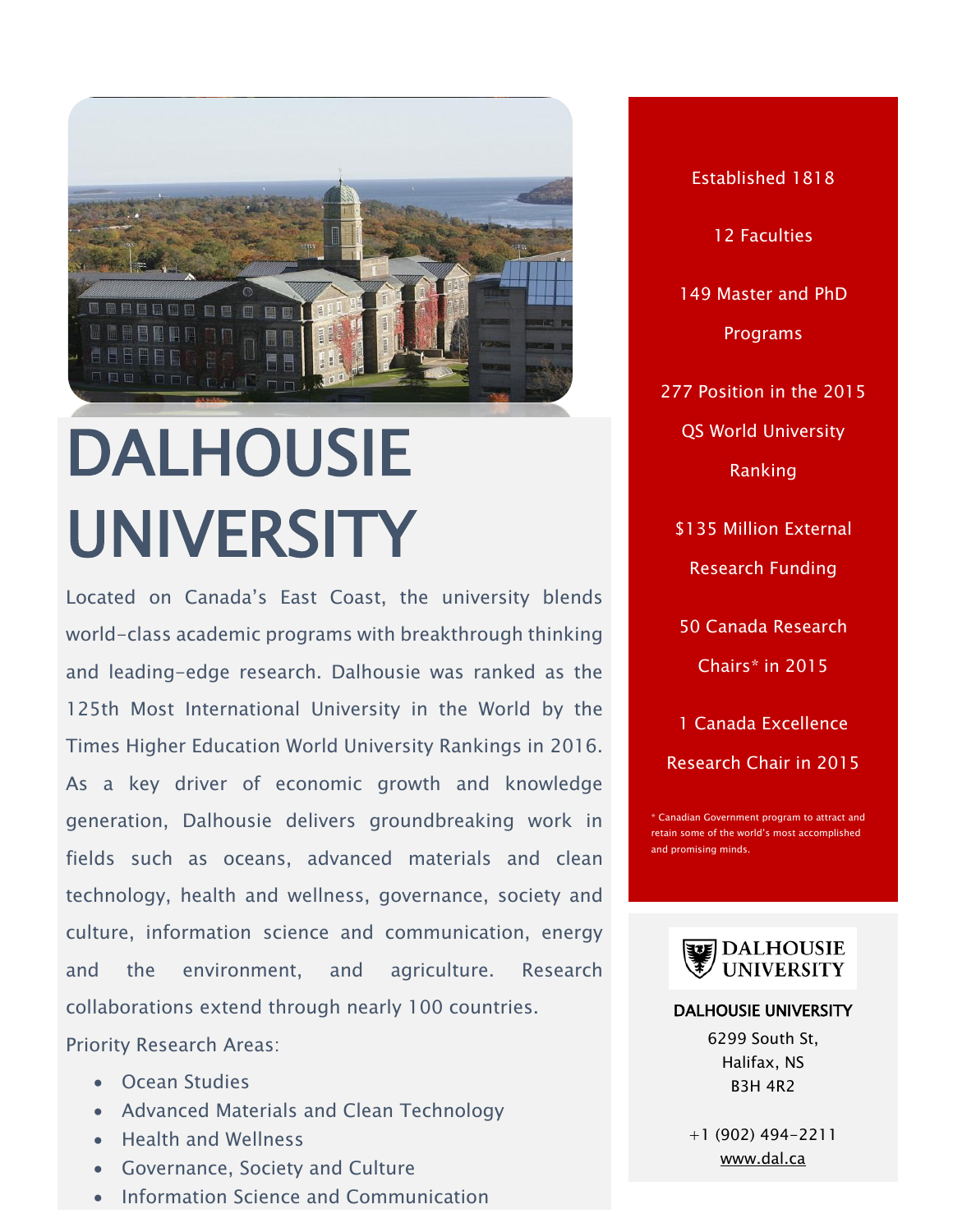# Dalhousie University Highlights

The **Collaborative Health Education Building** is a transformative health education facility enabling integrated learning experiences for medicine, dentistry and health profession students. The state-of-the-art skills and simulation labs mimic realistic homecare, rehabilitation and hospital settings.

The **Steele Ocean Sciences Building** is a one-of-a-kind space that clusters ocean experts and innovators under one roof. It is home to the Aquatron laboratory, one of the best aquatic research facilities in the world.

The [Institute for Big Data Analytics](http://www.bigdata.cs.dal.ca/) creates knowledge and expertise in the field of Big Data Analytics by facilitating fundamental, interdisciplinary and collaborative research, advanced applications, advanced training and partnerships with industry.

Tesla Motors has partnered with Dalhousie researcher **Dr. Jeff Dahn** and his team to help create longer lasting, cost-effective batteries that will pack a punch against climate change.

The **Global Ocean Tracking Network**, a \$168-million conservation project, is headquartered here.

The [Life Science Research Institute](http://www.dal.ca/dept/facilities/campus-development/projects/life-sciences-research-institute-.html) is a state-of-the-art facility. The open-concept design presents new opportunities for collaboration that begins with laboratory research and moves on to the commercialization of new products and processes and the incubation of new companies, all of which results in improved healthcare and a stronger economy.

The **[Precision Agriculture lab](http://www.dal.ca/sites/precision-agriculture.html)** works to improve agricultural practices and protect environment. Dr. Qamar Zaman and his team are developing innovative technologies for famers to increase crop productivity and reduce cost of production.

Halifax's urban charm is complemented by its natural beauty. The ocean is part of our life here––Dalhousie is just 300 metres from the Atlantic––so sailing and water sports are enjoyed through spring, summer and fall, with surfing being popular year-round.

Our Agricultural Campus is located an hour outside of Halifax. Students can fill their spare hours with amazing trails and water falls, check out the world's highest tides in the Cobequid Bay and visit the Truro's Farmer's market for great food, local produce and live music.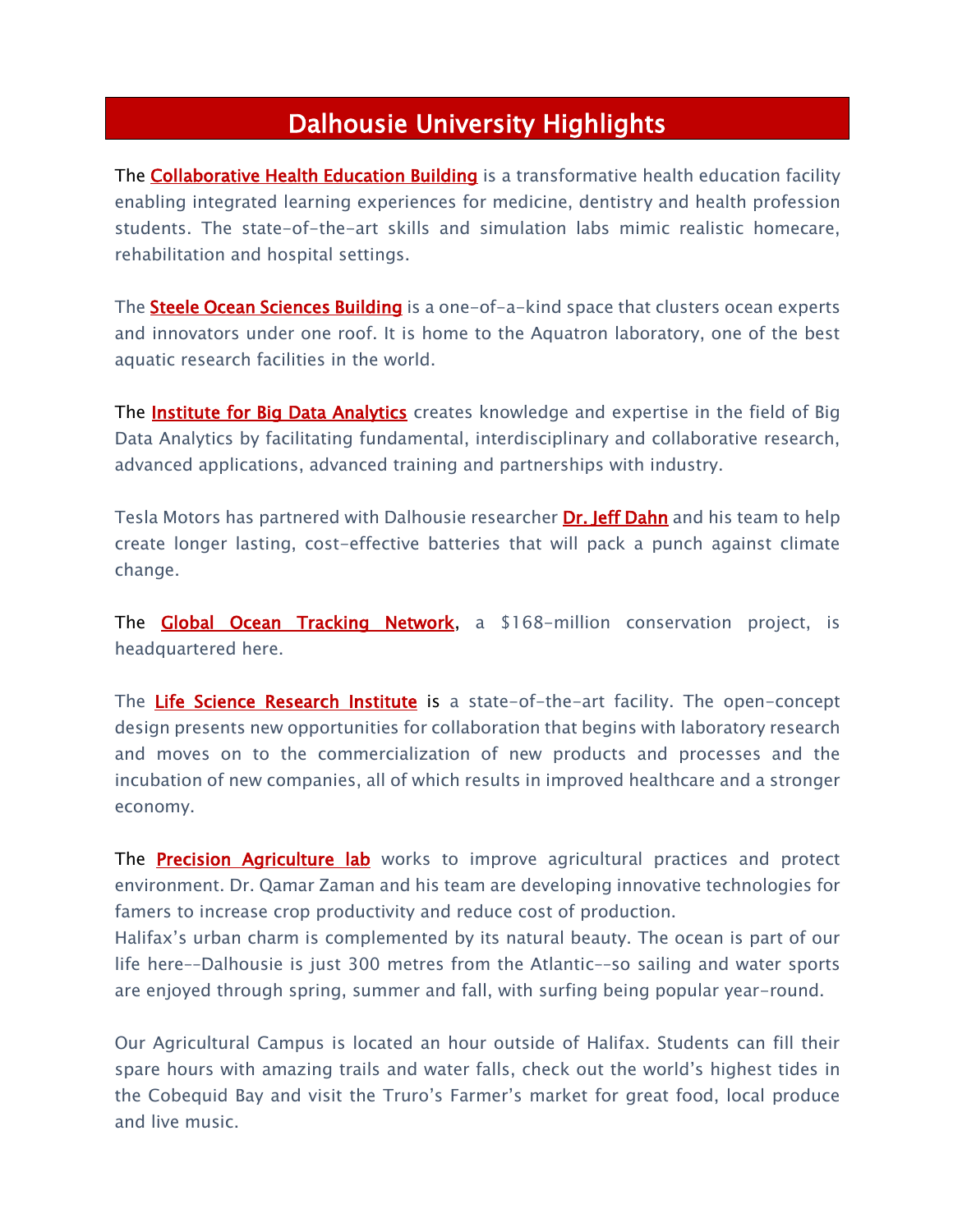### **Dalhousie University**

## Priority Research Areas

### Ocean Studies

- o Marine Biological Resources and Conservation of Biodiversity
- o Marine Technologies
- o Ocean Environmental Processes
- o Arctic Studies
- o Ocean Law and Governance
- o Atmospheric Science
- o Marine Bio‐Resources
- o Marine Affairs

# Advanced Materials and Clean Technology

- o Clean Energy and Storage
- o Semiconductors
- o Environmentally Sustainable Materials and Clean Manufacturing
- o Sustainable Civil Infrastructure
- o Water Management
- Health and Wellness
	- o Biological Structures and Mechanisms
	- o Medical Products, Vaccines and Technologies
	- o Clinical Patient‐Oriented Research and Translation to Health Outcomes, Services and Policy
	- $\circ$  Social, Cultural and Environmental Determinants of Health and Wellness
	- o Life Course Development

#### Governance, Society and Culture

- o Peace, Conflict Management, Mediation and Security
- o Ethics, Values and Expert Knowledge
- o Studies of Europe
- o Social Justice and Development
- o Cultural Studies, including Aboriginal and Migration Research